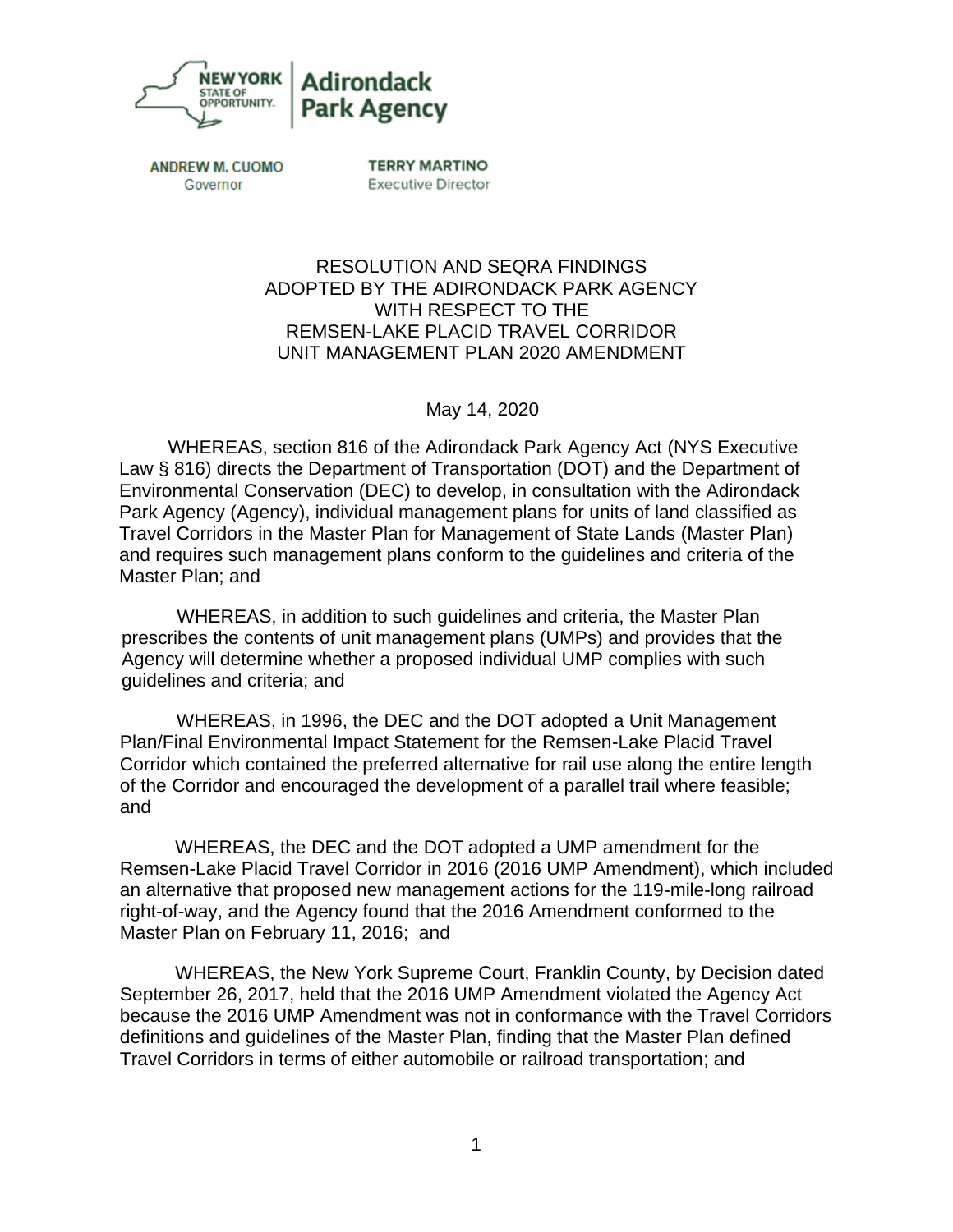WHEREAS, the Master Plan was amended in June 2019 to clarify the definition and corresponding guidelines for management and use for the Travel Corridors classification category, defining a railroad corridor as the fee, easement, or right-ofway lands that include a railbed for the Remsen-Lake Placid Travel Corridor, existing (1) for the operation of rail cars and/or (2) to serve as a rail trail; and

WHEREAS, the Master Plan now defines a rail trail as a trail developed within a railroad corridor where the tracks have been removed to accommodate modes of travel other than rail cars including horses, snowmobiles and bicycles but excluding public use of ATVs, automobiles or other motor vehicles; and

WHEREAS, the Master Plan also requires that DEC evaluate whether to preserve and/or restore historic railroad structures remaining in the railroad corridor when rails are removed in accordance with a historic preservation plan that is compliant with the State Historic Preservation Act; and

WHEREAS, the Remsen-Lake Placid Travel Corridor encompasses and is coincident with the New York Central Railroad, Adirondack Division Historic District, (Historic District) a property listed in the New York State and National Registers of Historic Places; and

WHEREAS, DEC and DOT have prepared a Proposed Final UMP Amendment/Final Supplemental EIS dated May 2020 (2020 Proposed Final Amendment/FSEIS) which includes a Historic Preservation Plan (Appendix D) compliant with the State Historic Preservation Act and in conformance with the Master Plan; and

WHEREAS, the determination of Master Plan conformance of the proposed 2020 Proposed Final Amendment/FSEIS constitutes a State agency action which qualifies as an undertaking subject to review under Section 14.09 of the New York State Parks Recreation and Historic Preservation Law (NYSPRHPL), pursuant to 9 NYCRR Part 428; and

WHEREAS, the adoption of the proposed 2020 Proposed Final Amendment/FSEIS constitutes a State agency action which qualifies as an undertaking subject to review under Section 14.09 of the NYSPRHPL, pursuant to 9 NYCRR Part 428; and

WHEREAS, the Agency, DEC, and DOT entered a Letter of Resolution with the New York State Office of Parks, Recreation and Historic Preservation (NYSOPRHP), on April 20, 2020, in accordance with NYSPRHPL Section 14.09; and

WHEREAS, the NYSOPRHP, DEC, and the Agency agree that implementation of the Historic Preservation Plan will satisfactorily mitigate adverse impacts on the segment of the Historic District from Tupper Lake to Lake Placid; and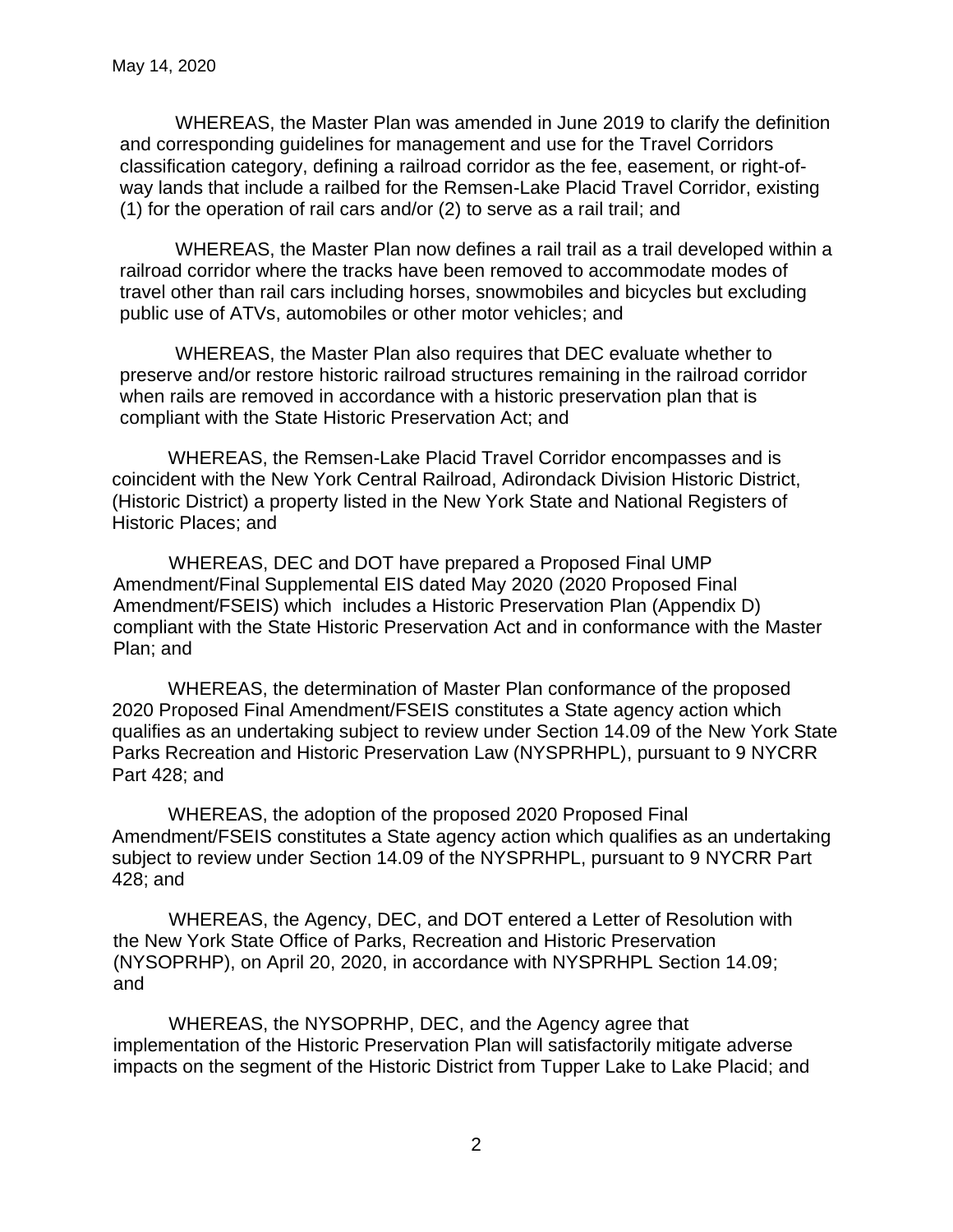WHEREAS, the Agency is required to meet its obligation under the Climate Leadership and Protection Act (CLPA) of 2019 to work to ensure its actions are consistent with achieving the State's 2030 and 2050 greenhouse gas reduction targets; and

WHEREAS, DEC has evaluated the project attributes to determine there is no expected change in overall greenhouse gas emissions resulting from implementation of this UMP; and

WHEREAS, the proposed removal of rails between Tupper Lake and Lake Placid may lead to a potential increase in snowmobile use and destination travel and therefore a potential increase in greenhouse gas emissions; and

WHEREAS, the Agency and DEC commit to develop, within two years of adoption of the UMP, a protocol to monitor motor vehicle use levels within the 34 mile segment the Corridor between Tupper Lake and Lake Placid. This monitoring protocol will provide data to assist in evaluating the potential impacts of use level on targeted greenhouse gas emissions established under the CLPA; and

WHEREAS, the Agency and DEC agree that if the evaluation of the monitoring data reveals an increase in greenhouse gas emissions, resulting from implementation of this UMP, the UMP will be revised to address and mitigate these impacts in accordance with the established statewide targets; and

WHEREAS, DEC and DOT accepted the 2020 Proposed Final Amendment/FSEIS and filed notice of acceptance of the FSEIS in the Environmental Notice Bulletin on April 29, 2020, pursuant to the State Environmental Quality Review Act (ECL Article 8) and implementing regulations, 6 NYCRR Part 617; and

WHEREAS, the 2020 Proposed Final Amendment/FSEIS acknowledges that any proposed new development or use outside the Remsen-Lake Placid Travel Corridor must conform to Master Plan guidelines for State land and may require the adoption of new UMPs or amendments to existing UMPs for adjacent or nearby Forest Preserve units; and

WHEREAS, in accordance with the Master Plan, specific improvements within the entire Corridor will continue to be developed and reviewed in consultation with the Agency pursuant to Section 816 of the Adirondack Park Agency Act, the Master Plan, the 2020 Final Amendment/FSEIS, and where applicable, the NYS Freshwater Wetlands Act (ECL Article 24); and

WHEREAS, the Agency sought public comment starting on March 20, 2020 regarding the consistency of the 2020 Proposed Final Amendment/FSEIS to the guidelines and criteria of the Adirondack Park State Land Master Plan; and

WHEREAS, the Agency's public comment period on the 2020 Proposed Final Amendment/FSEIS closed on April 20, 2020, and approximately 79 written comments were received; and